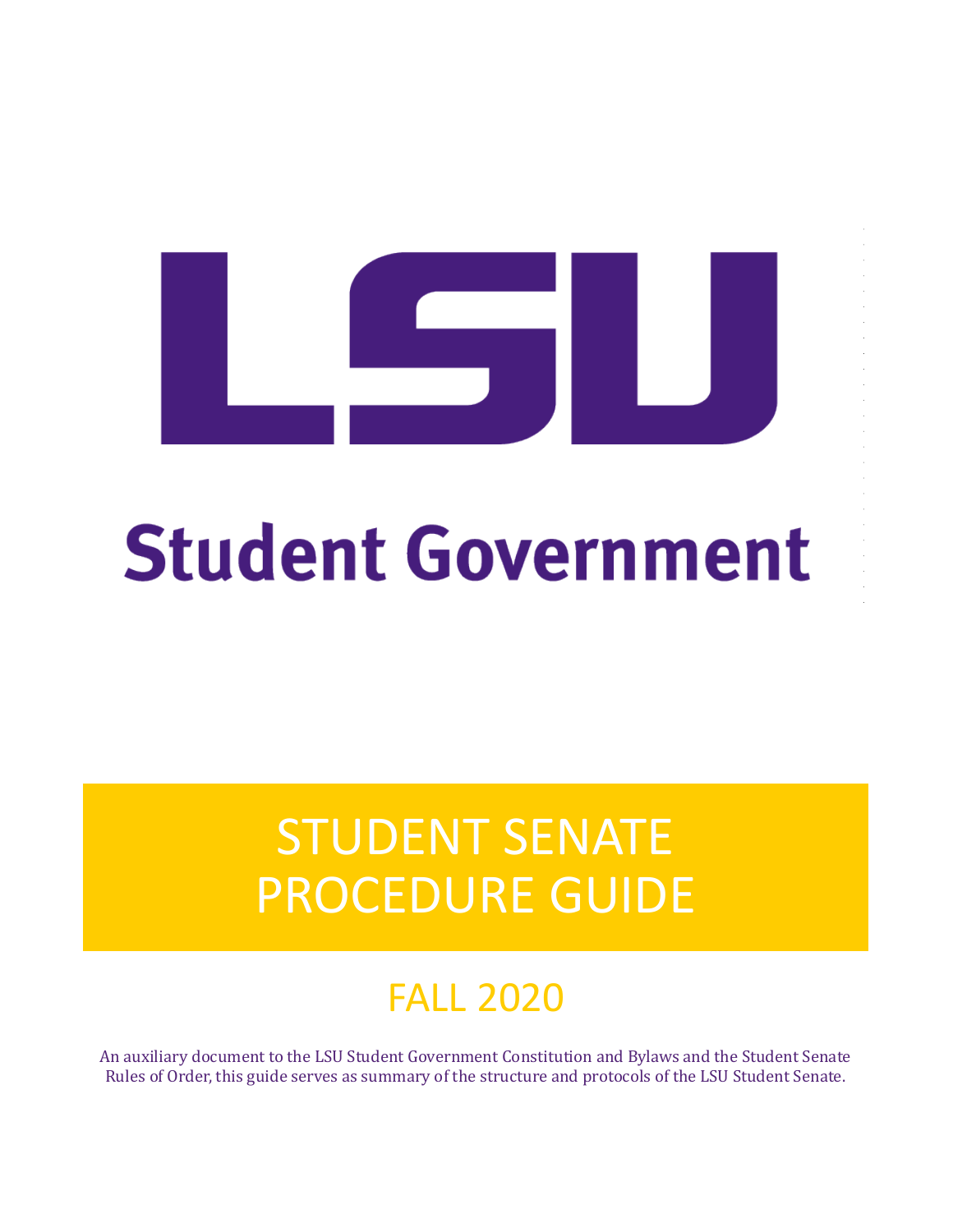## **Table of Contents**

| $5^{\circ}$ |
|-------------|
|             |
|             |
| 12          |
|             |
| 13          |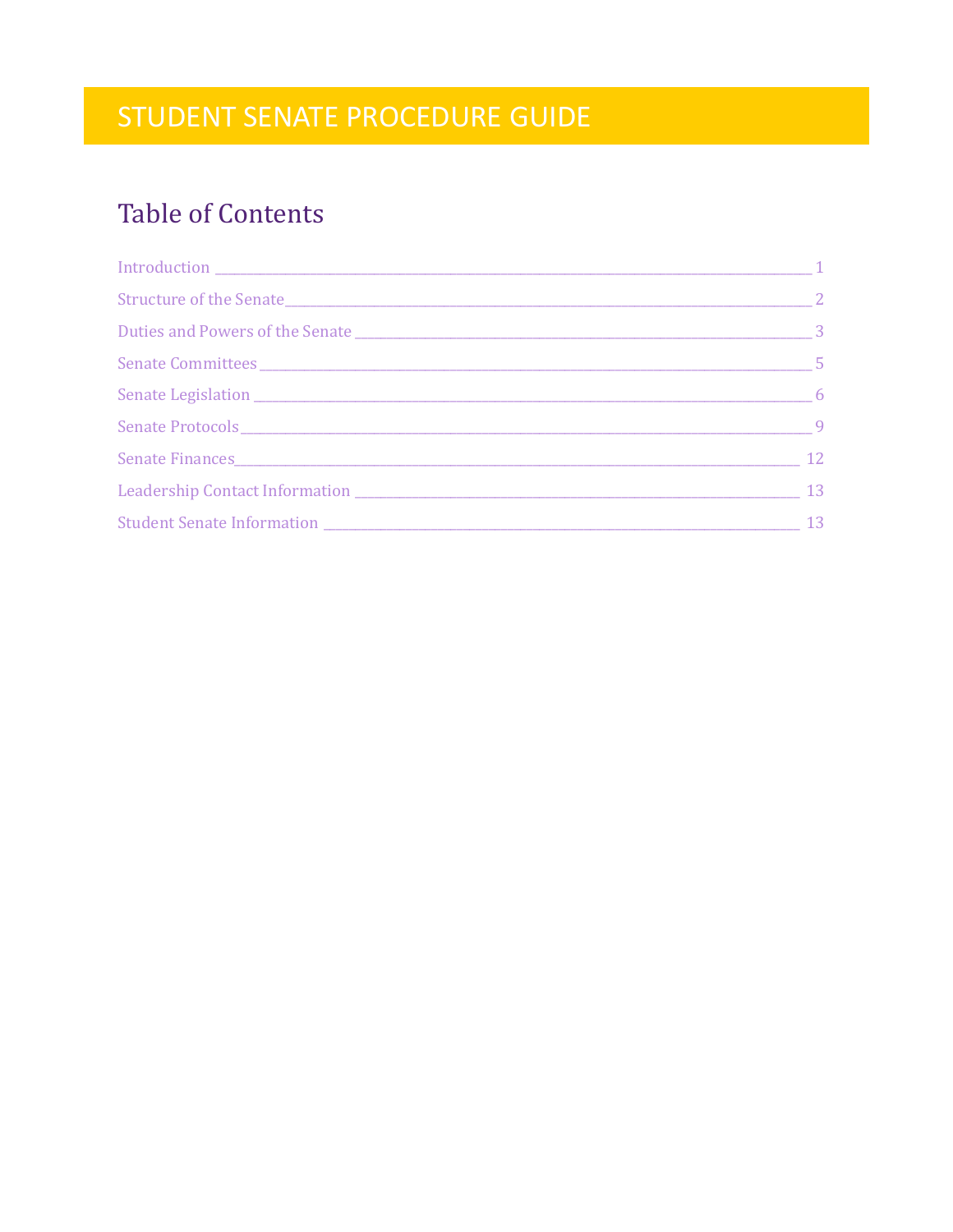## <span id="page-2-0"></span>Introduction

This guide was created with the intention of simplifying the many rules, regulations, and processes of the Student Senate, specifically for Senators to use as a reference in carrying out their daily tasks. In addition, this guide should make the complexities of the Legislative Branch accessible to any party that is interested. This document is organized as follows:

SENATE STRUCTURE What is the Senate and how do I get involved?

SENATOR DUTIES & POWERS So you know exactly what is expected of each member of the Senate.

**COMMITTEES** Descriptions and duties of each of the Senate's six Standing Committees.

LEGISLATION Everything you could ever want to know about the Senate's five legislative instruments.

### SENATE PROTOCOLS

All of the intricacies and words you'll see and hear during a typical Senate meeting.

#### SENATE FINANCES

Where the Senate gets its money and how it is able to allocate that money to and for students.

#### CONTACT INFORMATION

Because you know you want to get in touch with us!

I hope you find this document useful. If any questions arise pertaining to the contents of this guide, or if you would like more information about the Student Senate, please don't hesitate to contact me.

Justin Martin Speaker of the Student Senate 2020 – 2021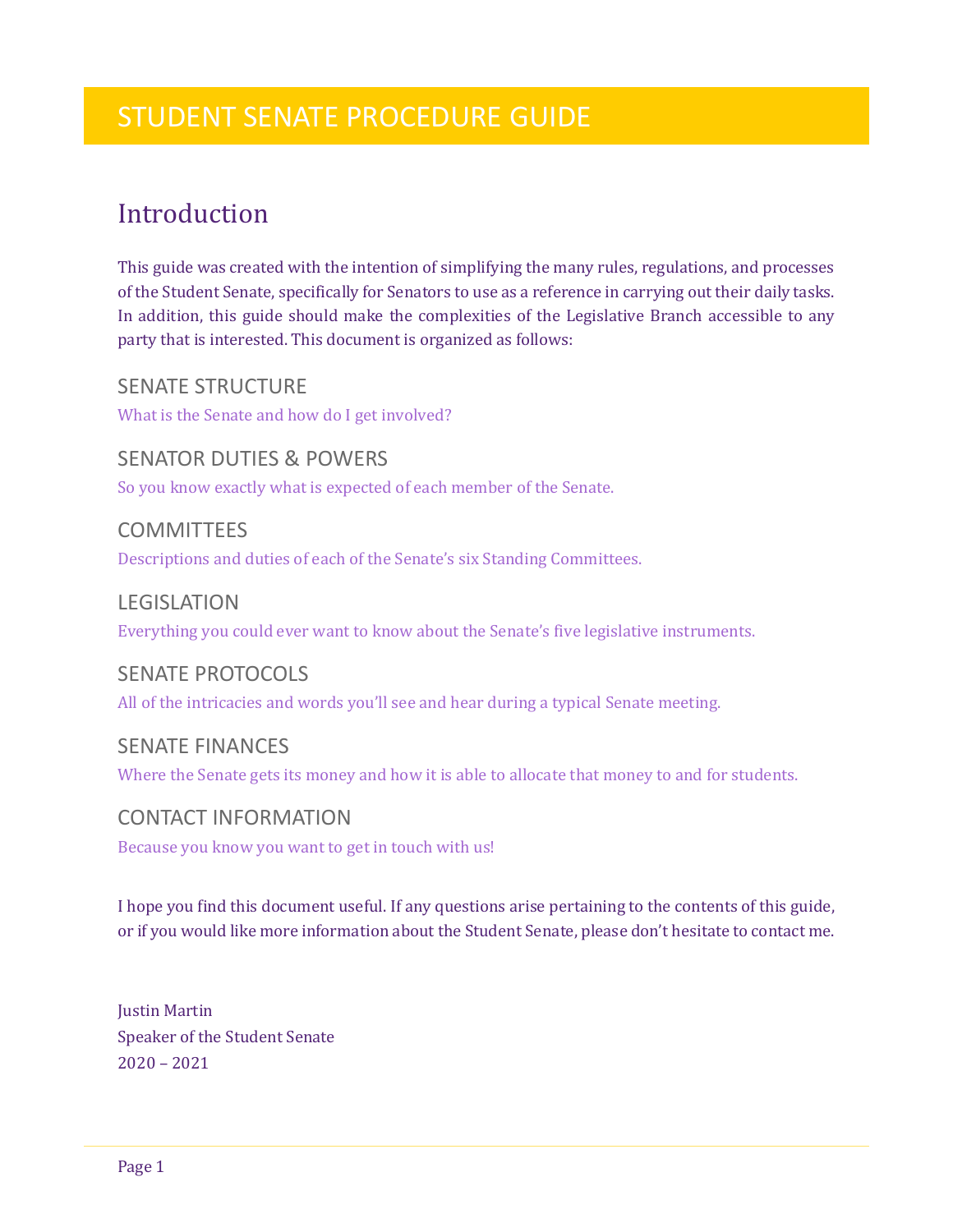## <span id="page-3-0"></span>Structure of the Senate

#### ORGANIZATION

The Student Senate is comprised of eighty-five Senators that proportionally represent each of the university's twelve Senior Colleges, the Graduate School, the Hebert Law Center and the School of Veterinary Medicine. Senators are elected by members from their specific Academic Area during the fall and spring semesters to serve both one- and two-semester terms.

The Senate is led by a Speaker and a Speaker pro tempore, both of whom are elected by the members of the Senate during the annual Spring Organizational Session. They are assisted by a Legislative Staff, appointed by the Speaker and approved by the Senate, which consists of a Secretary, Undersecretary, Parliamentarian, Sergeant-at-Arms and a Director of Communication.

#### BECOMING A SENATOR

There are two ways to become a Senator: being elected to office or applying for and being appointed by the College Council and confirmed by the Senate membership to fill a vacant seat.

#### **Elections**

Elections are the primary way of joining the student Senate. In the middle of the fall and spring semesters, elections are held for various members of Student Government. Half of the Senate membership is elected in the fall election and half is elected in the spring election. Information about SG elections is published well in advance of the election period; for more information, consult the SG Election Code or contact the Commissioner of Elections.

#### **Appointments**

Vacancies occasionally occur in Senate seats, when either a Senator resigns from office or no student runs to fill the available seat(s) during an election. When a seat is vacated, the Senate publishes a notice and makes an application available to any interested students. After a period of at least five class days, the Senate gives the applications to the respective College Council, which is empowered to appoint a student to fill the vacant seat. Once a student is appointed by the College Council, a Concurrent Resolution is written and the appointee is interviewed by the Committee on Rules. Following a favorable vote by the committee, the appointee is finally heard on the Senate floor for approval.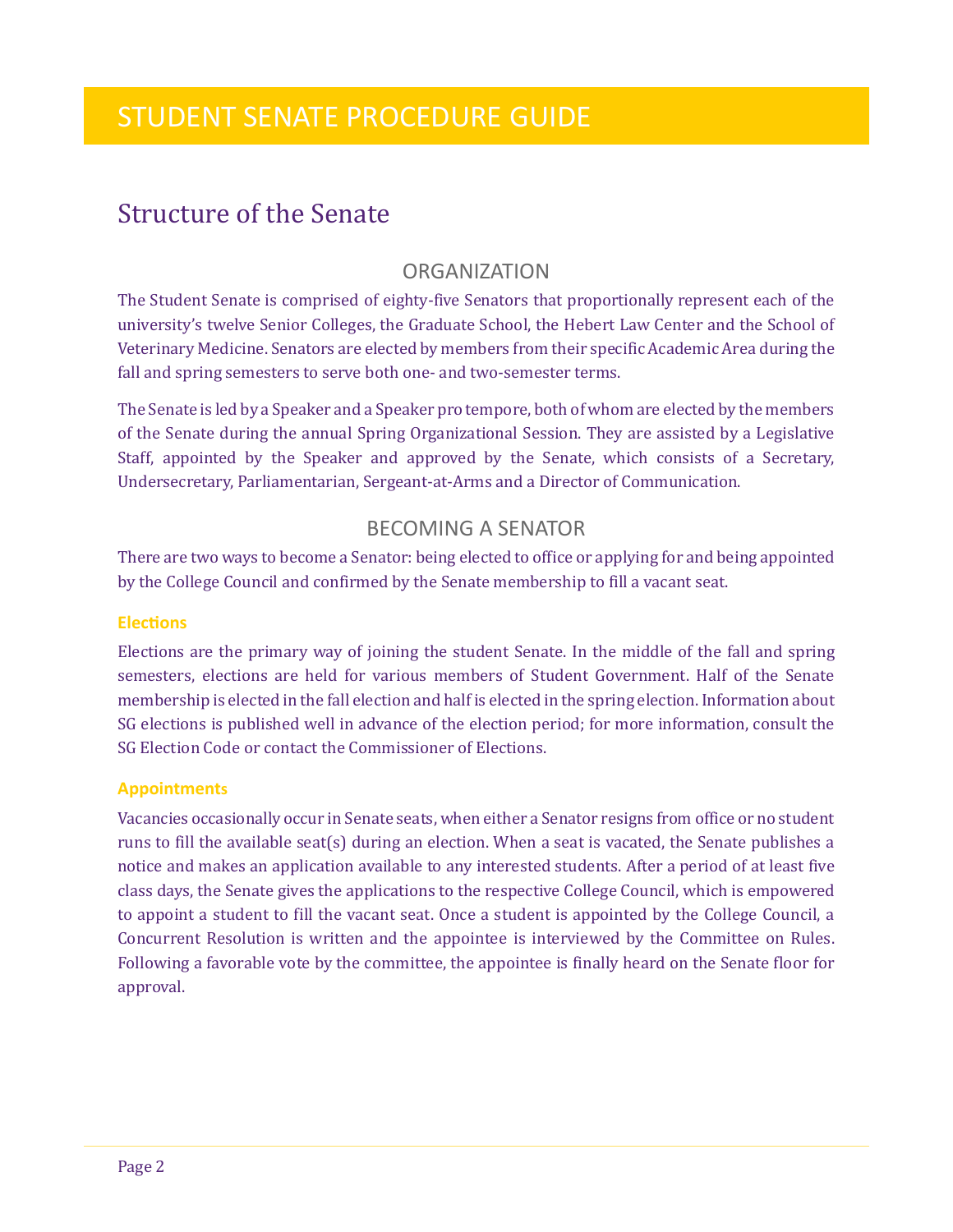## <span id="page-4-0"></span>Duties and Powers of the Senate

The Student Senate is enumerated a variety of responsibilities in the SG Constitution and Bylaws and the Senate Rules of Order. The most important and common ones are discussed below:

#### VOICE STUDENT OPINION

First and foremost, Senators are elected to represent the Student Body – specifically the students from their respective Academic Area. It is the primary responsibility of a Senator to serve as the voice of those students he/she represents. In addition, Senators should always serve as representatives of the university to those members outside of the LSU community, promoting the university in a positive way.

#### REACH OUT TO STUDENTS

As elected representatives, Senators must make concerted efforts to reach out to their constituents. This is imperative for them to know about the issues that affect students and the challenges that different populations face within the LSU Community. This interaction better acquaints Senators with the people they serve, and it allows them to connect those students to resources that can improve their LSU experience.

#### **Student Outreach (SO) Points**

To ensure Senators are actively participating in student outreach, each member must obtain a minimum of two (2) Student Outreach (SO) Points and complete two (2) organization visits over the course of the semester. One SO Point equals thirty (30) minutes of outreach at an approved SG event. An organization visit consists of the Senator(s) attending the meeting of the organization to uncover specific issues that organization deals with and to inform the organization of the resources available through LSU Student Government. The Chair of the Student Life, Diversity and Community Outreach Committee is responsible for approving all SO Points and Organization Visits and for maintaining point records.

#### ATTEND MEETINGS

Senators are required to attend each Regular Session meeting of the Senate, which take place every Wednesday beginning at 6:30PM in the Capital Chamber on the third floor of the Student Union. In addition, every Senator is required to sit on one of five Senate Committees and attend those meetings, usually held each week.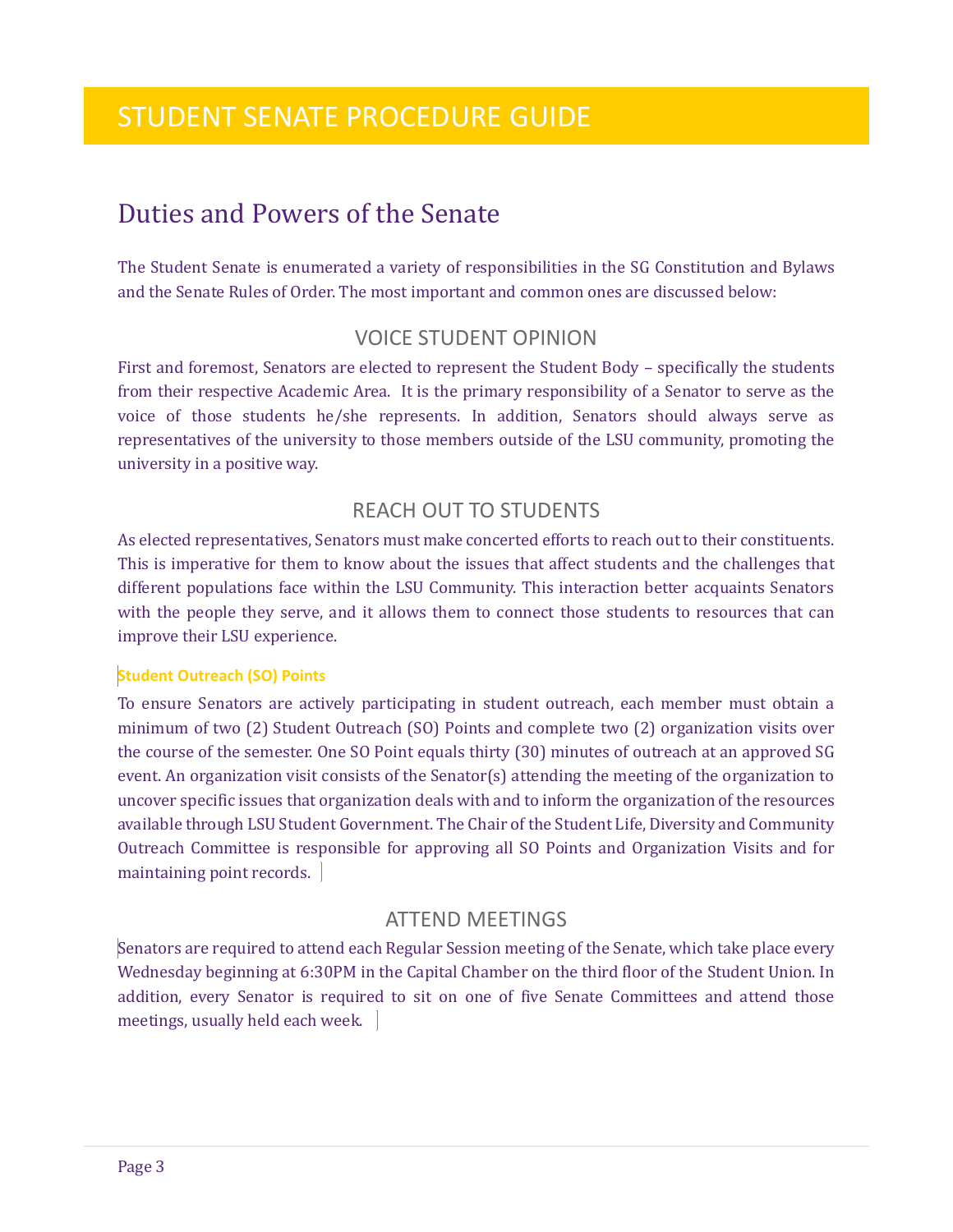#### **Attendance Policy**

For regular Senate meetings, Senators are allowed a maximum of three (3) absences. A Senator is assessed a half-absence if he/she arrives after Public Input has ended or leaves before the final roll call vote. If you exceed this maximum number of absences, you will be removed from office.  $\odot$ 

If you will be absent from a meeting, you must let the Speaker know as early as possible. If your reason falls under the university's policy for excused absences (PS-22), you can be excused and this will not count toward your total number of absences. Having to study is not an acceptable excuse!

For committee meetings, you are also allowed a maximum of three (3) absences. If you will miss a committee meeting, you are allowed to have another Senator serve as a proxy (a max of two times). You must let the Speaker and the Committee Chair know of your absence/proxy as far in advance as possible.

## WORK WITH YOUR COLLEGE COUNCIL

In addition to their regular duties within the Legislative Branch, Senators are also members of their respective College Councils. As such, they are expected to attend meetings of the Council and participate in any Council-sponsored events, including Donuts with the Dean, Finals Week Fuel, and any others the Council may put on.

#### UPHOLD THE CODE OF ETHICS

As stated in the SG Bylaws, Senators are expected to hold themselves to a high moral standard and adhere to the prescribed Code of Ethics while making every reasonable attempt to fulfill their responsibilities to the best of their ability and discharge their duties in good faith. Furthermore, as elected members of SG, Senators shall NOT:

- Knowingly misrepresent the truth while acting in their official capacity
- Bestow favors or make undue use of influence of their power of office
- Misuse, mismanage, or misappropriate any property or funds of SG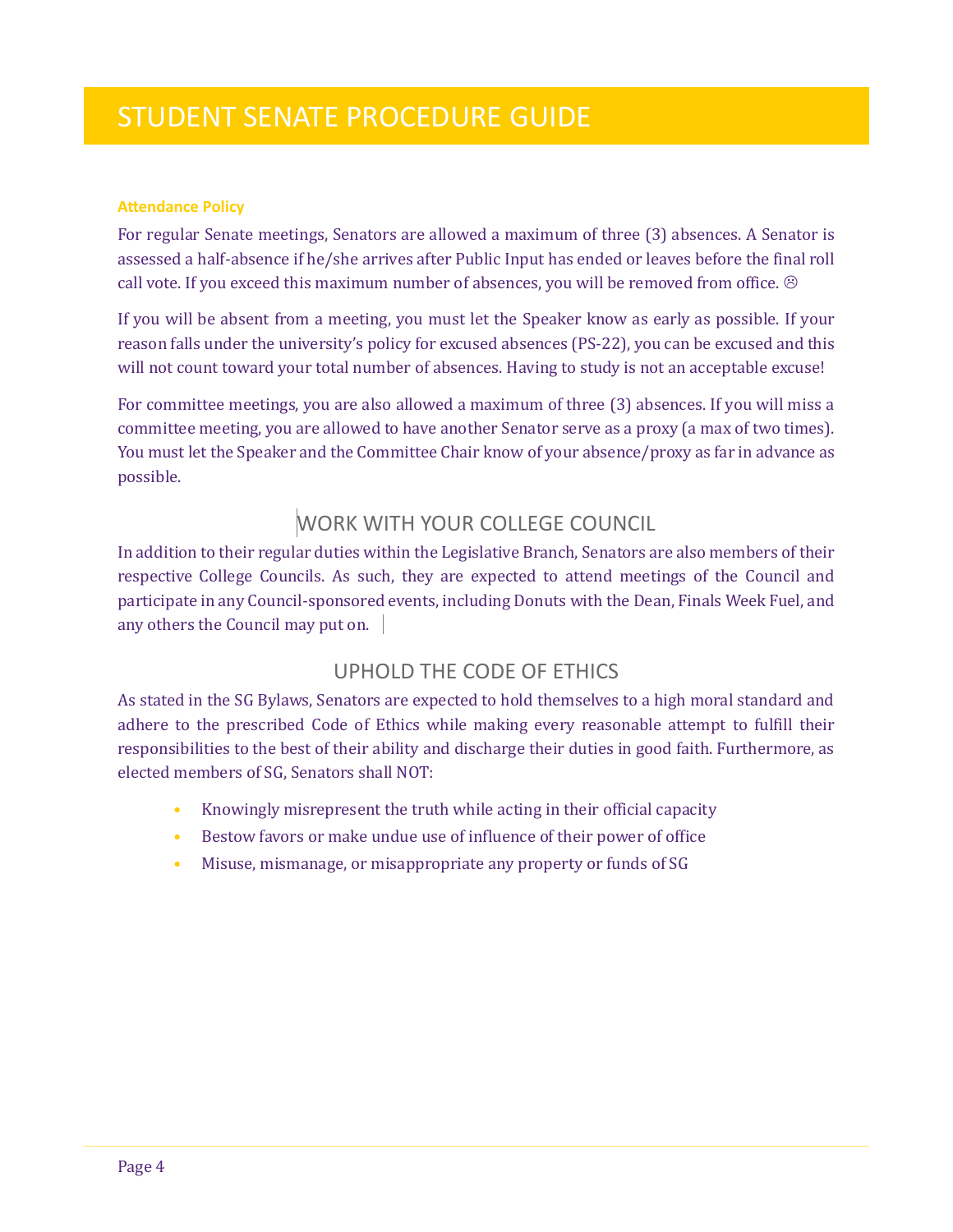## <span id="page-6-0"></span>Senate Committees

The Student Senate contains six Standing Committees which meet weekly while the Senate is in a regular session to discuss issues and initiatives its members want to work on and consider any legislation which may have been referred to it by the Speaker. As noted below, each committee is chaired by a Senator who is appointed by the Speaker. The committees are as follows:

| SENATE COMMITTEES, FALL 2020                                                                                                      |                      |                          |  |  |
|-----------------------------------------------------------------------------------------------------------------------------------|----------------------|--------------------------|--|--|
| <b>COMMITTEE</b>                                                                                                                  | <b>MEETING TIME*</b> | <b>CHAIR</b>             |  |  |
| <b>Academic Affairs</b>                                                                                                           | <b>TBA</b>           | Sen. Marina Cole         |  |  |
| <b>Budget &amp; Appropriations</b>                                                                                                | <b>TBA</b>           | Sen. Olivia Taylor       |  |  |
| <b>Campus Affairs &amp; Sustainability</b>                                                                                        | <b>TBA</b>           | Sen. Harris Quadir       |  |  |
| <b>Rules</b>                                                                                                                      | Tues. 8:00 PM        | <b>SPT Revathi Menon</b> |  |  |
| <b>Student Auxiliaries &amp; Services</b>                                                                                         | <b>TBA</b>           | Sen. Drake Brignac       |  |  |
| Student Life, Diversity, & Community Outreach<br>*All meetings take place in the Legislative Branch Office (Rm 256 Student Union) | <b>TBA</b>           | Sen. Angel Puder         |  |  |

#### COMMITTEE DUTIES

First and foremost, committees meet to discuss and vote on legislation that is referred to it from the first reading on the floor. The committee's process should mimic the one that happens on the floor, which is described in detail later in this guide. Briefly, the authors of the legislation will present it to the committee; committee members will have the opportunity to ask any questions; the committee members will then be able to debate on the legislation and offer any amendments they may have; and the authors will have a chance to offer final thoughts. Following this, one of three motions may be made by the committee: to report it favorably to the floor, to report it unfavorably, or to report it with no recommendation. If it is reported favorably, the piece of legislation will be heard on the floor; if it is voted on unfavorably, the legislation will effectively "die" in committee (unless two-thirds of the Senators at a regular session meeting vote to hear it on the floor).

Committees are also responsible for developing and researching initiatives to work on. Members of the committee must come up with a strategic plan by the third week of each semester that outlines the projects it wants to focus on, the committee member(s) who will work on the project, and the process that will be followed to successfully complete the project.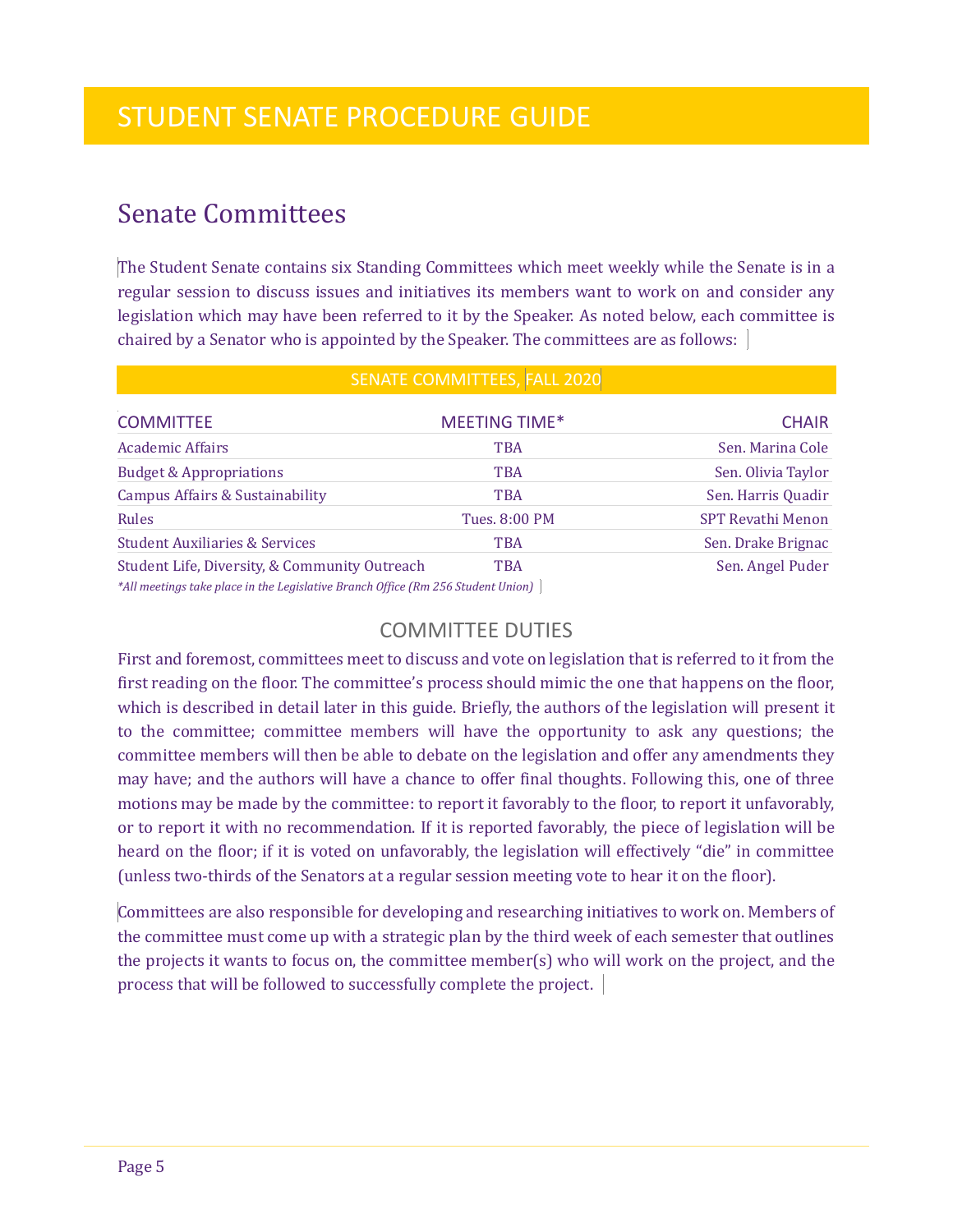## <span id="page-7-0"></span>Senate Legislation

Legislation is the primary medium through which the Student Senate performs its prescribed duties. Senators are expected to research, write, and debate meaningful legislation with the intention of positively impacting on the student body.

#### TYPES OF LEGISLATION

- **Bill (SGB):** a binding piece of legislation used to approve/amend the Budget, amend any of the Governing Documents, or impeach a member of Student Government.
- **Finance Bill (SGFB):** a binding piece of legislation that is used to allocate money from any of the Student Senate's accounts to students, organizations, initiatives, etc.
- **Resolution (SGR):** a non-binding piece of legislation most often used to express the opinion of the Senate or recommend action on behalf of the Student Body.
- **Concurrent Resolution (SGCR):** a binding piece of legislation usually used to approve Presidential and Legislative appointments or establish a temporary committee.
- **Legislative Order (LO):** a binding edict allowing the Speaker to appoint members of the Legislative Staff, committee chairs and members, and other specific Legislative duties.

#### WRITING LEGISLATION

Every piece of legislation should begin with adequate research into the issue that the legislation will support; Senators are encouraged to seek help from more veteran Senators, committee members, and other campus resources before beginning to write any legislation. Once the drafting process has begun, there are certain guidelines that an author should follow, beginning with the heading.

| STUDENT GOVERNMENT                | This header is used for all legislation heard by the Senate,        |
|-----------------------------------|---------------------------------------------------------------------|
| <b>LOUISIANA STATE UNIVERSITY</b> | with the following specifications:                                  |
| STUDENT SENATE                    |                                                                     |
| $F15\mathrm{RS}$                  | $\rightarrow$ Code: F for Fall; 15 for 2015; RS for Regular Session |
| SGR No. 1                         | $\rightarrow$ <b>Number:</b> The Secretary will assign it a number  |
| BY: SENATOR M. TIGER              | Author: The Senator(s) who authored the legislation                 |

If more than one author writes a piece of legislation, the primary author should be listed first and any additional authors should be listed after in alphabetical order by last name.

Following the header will be the preamble of the legislation. In the preamble, you should summarize the main idea behind your Bill/Resolution to give everyone an idea of what they are about to read:

#### **A RESOLUTION**

TO URGE AND REQUEST LOUISIANA STATE UNIVERSITY (LSU) TO EXPLORE OPTIONS TO PROVIDE ADDITIONAL SEATING IN THE LSU STUDENT UNION DURING LUNCH HOURS THROUGHOUT THE SEMESTER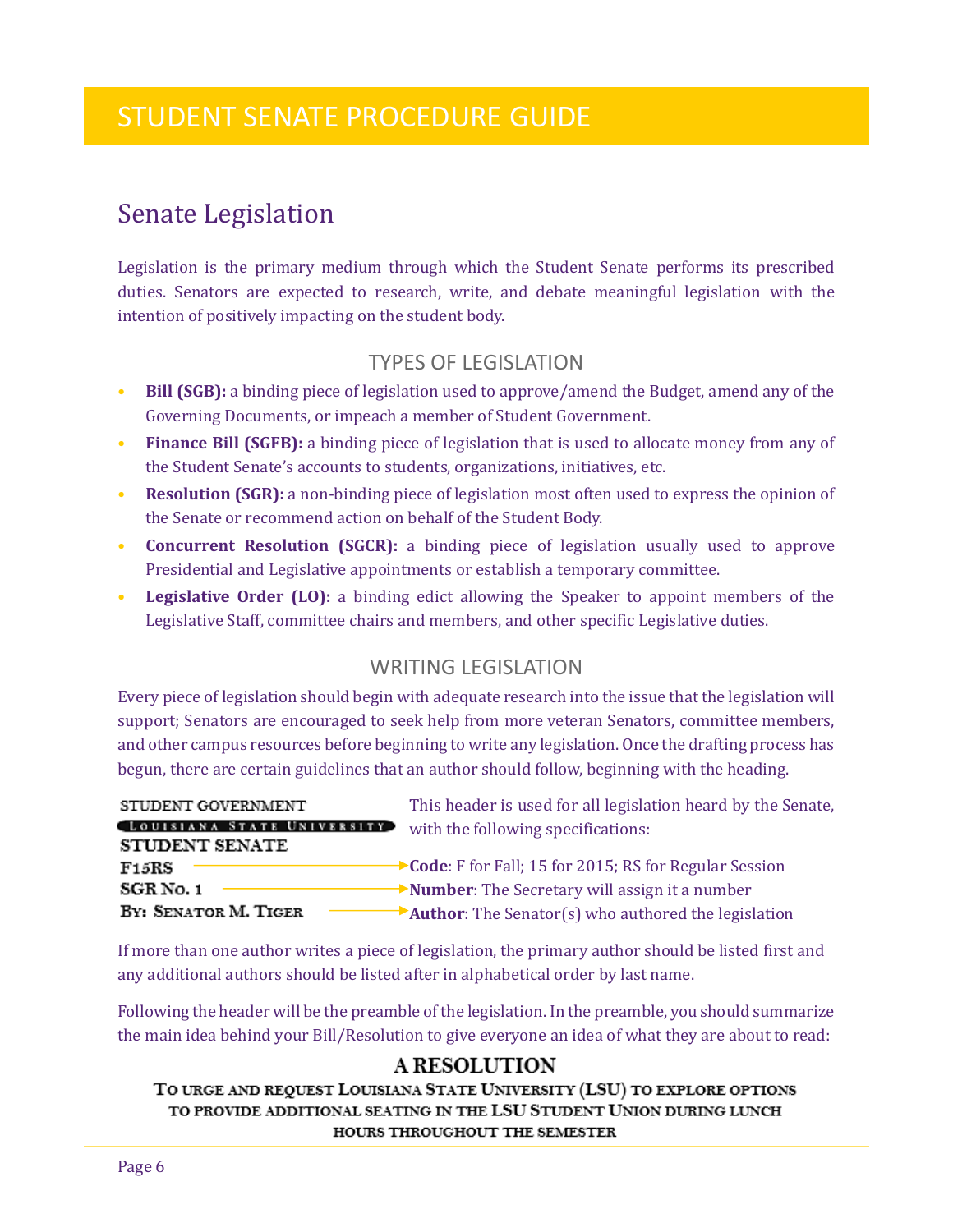The next part of the piece of legislation is the body; in essence, it is one long sentence consisting of several clauses, each beginning with "WHEREAS," that conveys the core message of the legislation. For example, take a look at the following piece of legislation below:

| PARAGRAPH 1:        | WHEREAS, BETWEEN THE HOURS OF 11:00 AM AND 1:30 PM,<br>MANY STUDENTS CHOOSE TO DINE AT THE RESTAURANTS IN THE<br>TIGER LAIR IN THE LSU STUDENT UNION; AND       |
|---------------------|-----------------------------------------------------------------------------------------------------------------------------------------------------------------|
| PARAGRAPH 2:        | WHEREAS, THE NUMBER OF STUDENTS DINING IN THE TIGER<br>LAIR OFTEN EXCEEDS THE SPACE'S SEATING CAPACITY; AND                                                     |
| PARAGRAPH 3:        | WHEREAS, STUDENTS MAY NOT HAVE AN ABUNDANCE OF EXTRA<br>TIME BETWEEN THEIR CLASSES TO WAIT FOR A TABLE IN THE<br>TIGER LAIR IN ORDER TO EAT; AND                |
| <b>PARAGRAPH</b> 4: | WHEREAS, ADDITIONAL SEATING WOULD ALSO AID IN<br>ALLEVIATING TRAFFIC FROM PATRONS ATTEMPTING TO FIND A<br>SEAT IN THE TIGER LAIR; AND                           |
| PARAGRAPH 5:        | WHEREAS, THE ROYAL COTILLION BALLROOM HAS BEEN USED IN<br>THE PAST AS AN EXTENSION OF THE SEATING AREA DURING<br>LUNCH HOURS; AND                               |
| PARAGRAPH 6:        | WHEREAS, LOCATIONS FOR EXTRA SEATING MAY INCLUDE THE<br>ROYAL COTILLION BALLROOM OR THE SECOND-FLOOR LOBBY IN<br>THE SOUTHEAST CORNER OF THE LSU STUDENT UNION. |

After the body comes a set of "resolution" clauses, the first of which restates the intention of the legislation found in the preamble and is the action clauses that the Senate is voting on. The second clause usually contains a list of people who the piece of legislation should be delivered to. When deciding who to send legislation to, keep in mind who will be directly involved in seeing the resolution to its end result, and also be mindful of how much paper it will require (you shouldn't need to send legislation to more than five people). See below:

| <b>PARAGRAPH 7:</b> | THEREFORE, BE IT RESOLVED BY THE LOUISIANA<br>STATE UNIVERSITY STUDENT SENATE THAT LSU<br>AUXILIARY SERVICES EXPLORES ADDITIONAL SEATING OPTIONS<br>FOR THE LSU STUDENT UNION TIGER LAIR DURING LUNCH<br>HOURS, AND |
|---------------------|---------------------------------------------------------------------------------------------------------------------------------------------------------------------------------------------------------------------|
| <b>PARAGRAPH 8:</b> | BE IT FURTHER RESOLVED THAT A COPY OF THIS<br>RESOLUTION BE TRANSMITTED TO MARGOT CARROLL,<br>EXECUTIVE DIRECTOR OF LSU AUXILIARY SERVICES.                                                                         |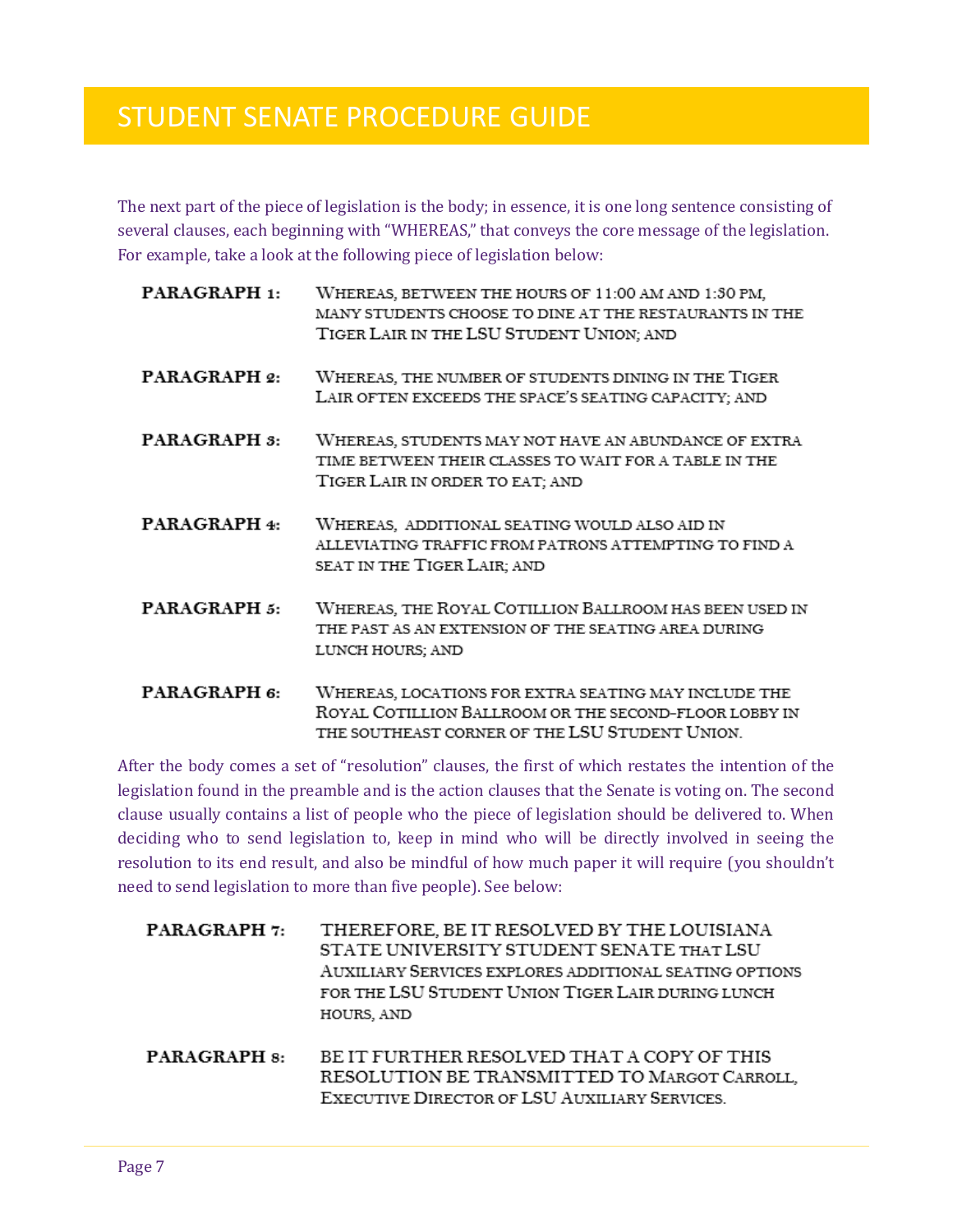Last, but certainly not least, comes the enactment clause. This section indicates how many "aye" votes are needed for a piece of legislation to pass. For most things, a simple majority of Senators present and voting at a meeting is sufficient. However, some special cases require more. Those are given below:

#### REQUIRES A TWO-THIRDS VOTE

- Allocating SG money through an SFGB
- Amending the SG Bylaws, Senate Rules of Order, or Election Code
- Approving Judicial Branch appointments
- Approving amendments to the Rules of Court or College Council Constitution (following a recommendation from the University Court and College Council Presidents' Commission, respectively)
- Approving the SG Budget
- Impeaching any Student Government officer
- Overriding a Presidential veto
- Removing the Speaker or Speaker pro tempore
- Suspending the Rules of Order

#### REQUIRES A THREE-FOURTHS VOTE

• Amending the Rules of Court or the College Council Constitution by the Senate's own initiation

In addition, the enactment clauses says that if the President doesn't sign the legislation in the prescribed time (within four class days), it will automatically be enrolled unless it is vetoed; if it is vetoed, then the Senate can override that veto with at least a two-thirds vote. The following is an example of this resolution's enactment clause:

#### PARAGRAPH 9: THIS RESOLUTION SHALL TAKE EFFECT UPON PASSAGE BY A SIMPLE MAJORITY (ONE-HALF PLUS ONE) VOTE OF THE LSU STUDENT SENATE AND SIGNATURE BY THE PRESIDENT, UPON LAPSE OF TIME FOR PRESIDENTIAL ACTION, OR IF VETOED BY THE PRESIDENT AND SUBSEQUENTLY APPROVED BY THE SENATE, ON THE DATE OF SUCH APPROVAL.

Writing legislation may seem like a difficult, tedious process, but it doesn't have to be! Don't be afraid to seek out help from veteran Senators when you begin. Get all your questions answered early and you'll be a legislation pro in no time!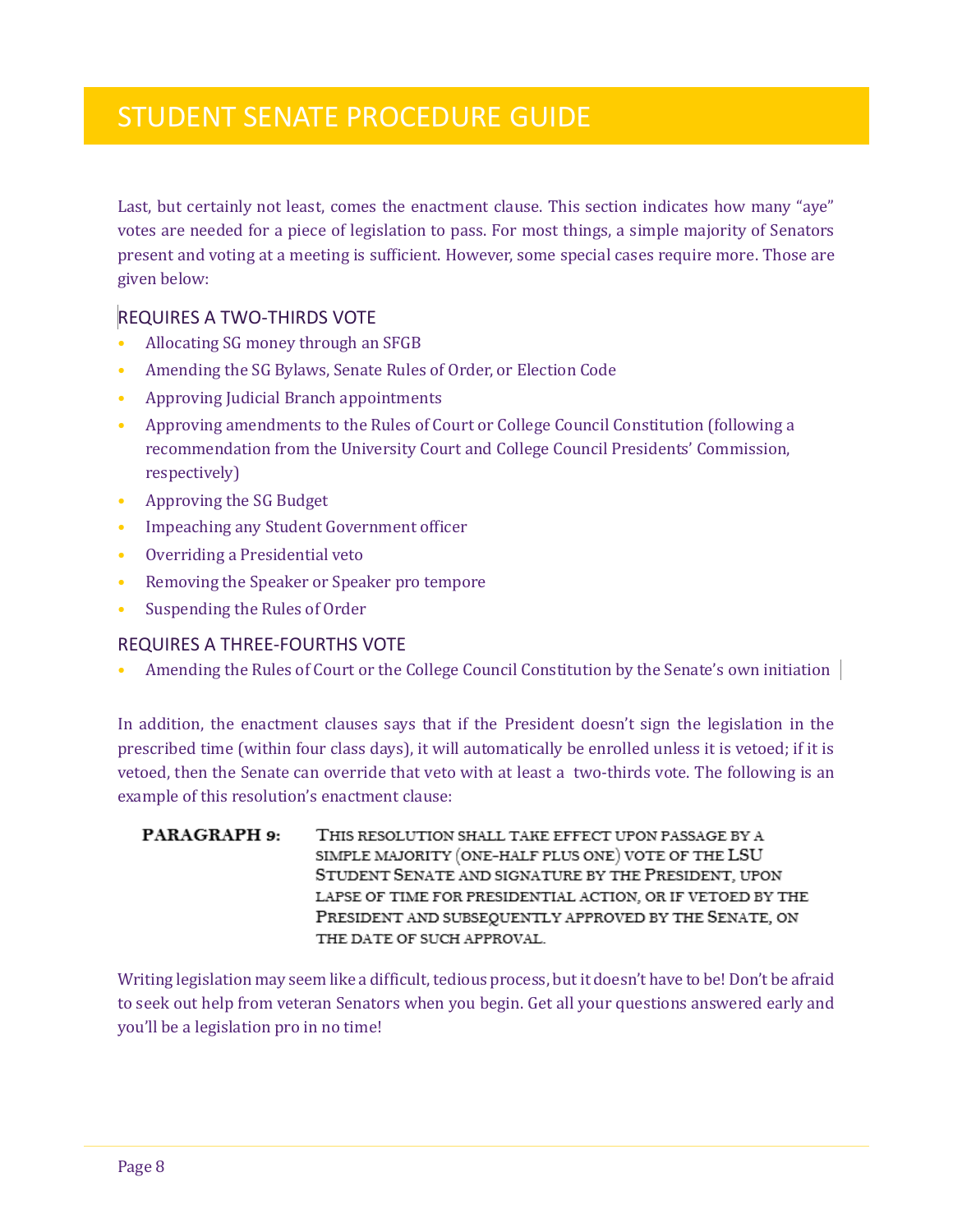## <span id="page-10-0"></span>Senate Protocols

#### ORDER OF BUSINESS

#### This section will follow a sample agenda to help guide you through a typical meeting of the Senate.

Before the meeting begins, you should arrive early to grab your seat and pick up your clicker at the Secretary's desk in the front of the Capital Chamber.

#### CALL TO ORDER

The Speaker bangs the gavel to begin the meeting.

#### MOMENT OF SILENCE & PLEDGE OF ALLEGIANCE

The Speaker calls a Senator to lead the Pledge of Allegiance, so be paying attention (and try not to have food in your mouth, because if you do you're definitely being called on)!

#### PUBLIC INPUT

During this time, anyone who is present in the Chamber may address the Senate body on whatever issues they wish. Each speaker/group is limited to three (3) minutes. Please put all electronic devices away and give your undivided attention to the guest(s), especially if they are university administrators or members of the community.

#### EXECUTIVE OFFICER REPORTS

This is the time for the Student Body President, VP, Senior Staff, or Department Directors to come inform the Senate of any updates or progress in the Executive Branch. Each Department is required to do so at least three times each semester.

#### JUDICIAL OFFICER REPORTS

Similar to above, this is a chance for the Chief Justice or Deputy CJ to provide the Senate with any updates from the Judicial Branch.

#### NEW BUSINESS

At this point, any new legislation is introduced to the Senate for the first time. The author(s) go to the podium and reads the preamble of their legislation. After the authors answer any questions from the floor, the Speaker will refer the legislation to the appropriate committee.

#### COMMITTEE REPORTS

The chair of each standing committee will go up and give a report of their committee's meeting from the previous week, highlighting any initiatives or projects that are being worked on and stating the result of any legislation that was considered in committee.

#### UNFINISHED BUSINESS

This is usually the longest part of each Senate meeting and the time where most of the "business" takes place. Legislation that has been heard in committee is now presented before the Senate floor for the second time, using the following procedure: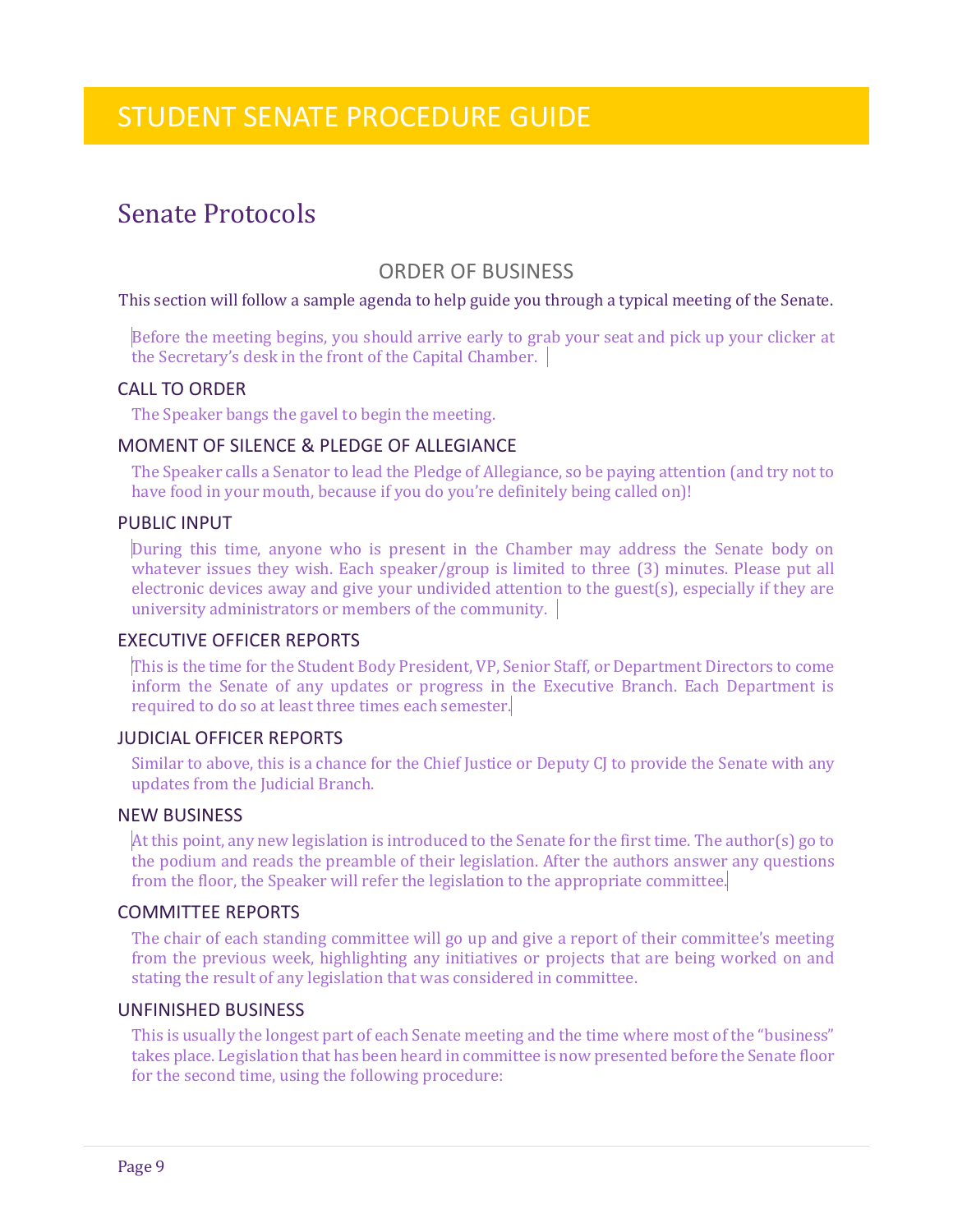- 1. *Author's Opening Comments*: The authors have five (5) minutes to make opening remarks about their legislation.
- 2. *Questions*: The floor is opened for questions for ten (10) minutes. During this time, any Senator can ask a question or series of questions to the author(s) regarding their legislation. To ask a question, raise your placard and wait to be recognized by the Speaker.
- 3. *Debate*: During this time, Senators may go up and provide their own arguments for or against the piece of legislation being considered and/or offer any amendments to the legislation. Each Senator is allotted a maximum of ten (10) minutes for his/her debate. To go up for debate, raise your placard and wait to be recognized for debate by the Speaker.
- 4. *Author(s)' Closing Comments*: The authors have fifteen (15) minutes to provide final arguments and closing comments on their legislation. The typical way to end closing comments is to encourage Senators to vote in favor of the legislation with the phrase "I urge favorable passage."
- 5. *Voting*: Standard voting on any legislation is done using the senator's clicker. If you wish to abstain (not vote on a piece of legislation), for any reason, press the abstention button on the clicker.

#### LEGISLATIVE OFFICER REPORTS

At this time, the Speaker, SPT, or Legislative Staff may make any pertinent announcements or provide Senators with any updates.

#### ADVISOR REPORTS

This time is reserved for the SG Advisor to come up and address the Senate membership.

#### PETITIONS, MEMORIALS, AND COMMUNICATIONS

During this sections, Senators may come up to say/promote/beg for/announce whatever they would like (decorously) for a max of three (3) minutes. It can be quite the show sometimes.

#### ADJOURNMENT

A motion is made to adjourn and a final roll call vote is taken for attendance purposes. You must click in with your clicker before leaving to not be assessed an absence!

#### LEGISLATIVE LANGUAGE

To help facilitate our business process, we follow the Senate Rules of Order and, secondarily, Robert's Rules of Order. As such, it probably comes as no surprise that Senators tend to use a more formal style of speaking, complete with a number of special phrases during Senate meetings. Here are some of the things you may hear (and should use yourself), when they can be used, and what each means.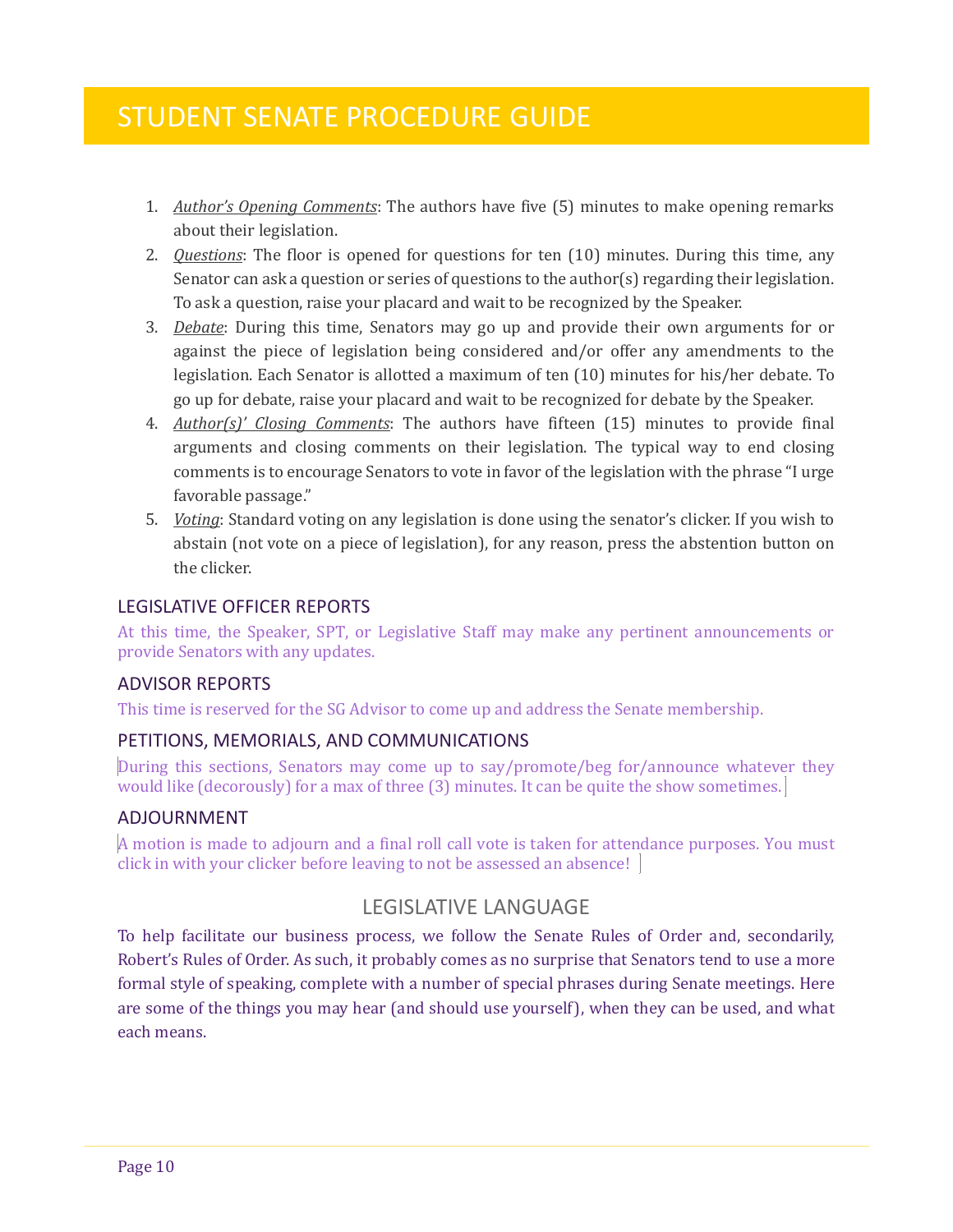- **Point of Information** if you have a general question to ask during a meeting, you can rise to a Point of Information to ask it. This is generally used to ask questions to keep debate moving forward. For example, suppose during debate on a Finance Bill, you'd like to know how much money is left in the Legislative Contingency Account:
	- **"***As a Point of Information…how much money is currently left in Contingency?"*
- **Point of Order** if something has been done incorrectly, you can rise to a Point of Order to correct him/her. For example, suppose the Speaker skips over Questions and goes directly from Author's Opening Comments into Debate:
	- *"Mr./Mdm. Speaker, Point of Order...you skipped over Questions."*
- **Point of Parliamentary Inquiry**: if you're unsure as to whether something is being done according to parliamentary procedure, you can rise to a Point of Parliamentary Inquiry to ask. For example, suppose during debate on an amendment to a resolution, you don't remember whether the author of the amendment or the author of the resolution gives closing comments first:
	- *"Point of Parliamentary Inquiry…what is the correct order for closing comments here?"*
- **Point of Personal Privilege**: if you'd like to say something pertaining to yourself, you may rise to a Point of Personal Privilege and do so. This is most often done to announce that you're present if you arrive after roll call. For example, suppose you're freezing in the Capital Chamber:
	- *"Point of Personal Privilege…it's absolutely frigid in here and I can feel myself developing hypothermia as this debate on the global warming initiative moves at a glacial speed. Can we turn the heater on please?!"*
- **Motions**: in order to actually do something (hear legislation, make an amendment, etc.) it has to be done in the form of a motion, which the body must vote on unless there are no objections. So, suppose you'd like to vote a different way on adjournment:
	- *"Mr./Mdm. Speaker…I move to adjourn this meeting by roll call vote."*
- **Suspension of the Rules**: if you'd like to do something out of order (for instance, hearing your SGFB first because you have a guest), you will have to suspend the rules to do so:
	- *"Mr./Mdm. Speaker…I move to suspend the rules and immediately consider SGFB No. 6 because the guests have to leave early."*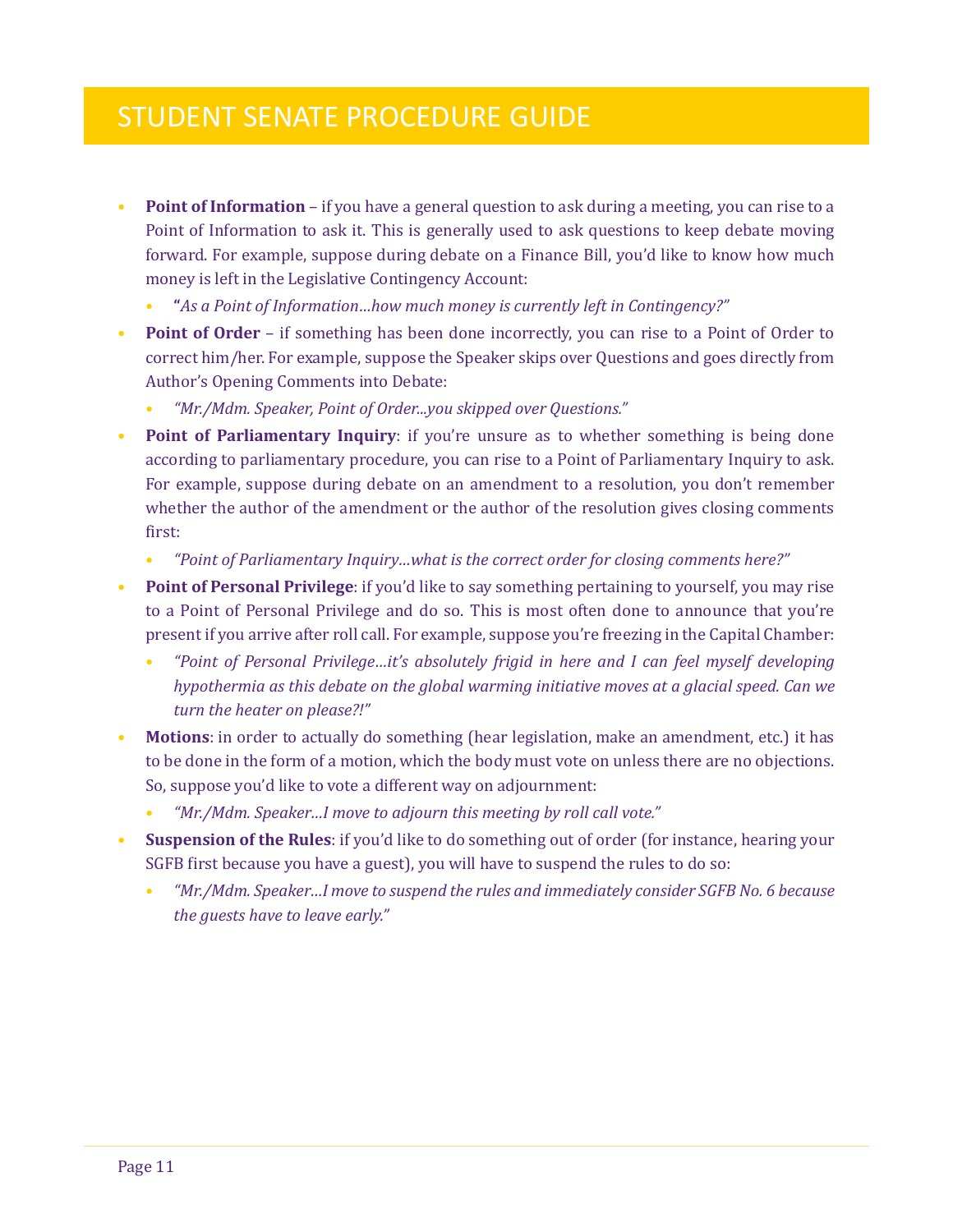## <span id="page-13-0"></span>Senate Finances

One of the many ways the Senate works to assist the Student Body is by providing funding for student organizations, initiatives, conventions, competitions, and more. The process for obtaining funding, including the different accounts accessible by the Senate, is summarized below.

### SENATE FUNDING PROCESS

The first step for any student or group wishing to obtain Senate funding is by filling out the Senate Funding Application, which can be found on the SG Website or picked up in the Senate Office. The student, organization, etc. must apply for funding from PSIF or ORF, before a request can be made to the Senate…

#### SENATE ACCOUNTS

The Senate has the power to allocate money from three different Student Government accounts: the Legislative General Contingency, the SG Surplus Account, and the SG Initiatives Account. Descriptions of and restrictions on these accounts are listed below:

#### LEGISLATIVE GENERAL CONTINGENCY:

- Allocations made via Senate SGFB and approved by the President
- Cannot spend more than sixty percent (60%) of total during the fall semester.
- Remaining funds deposited in SG Surplus Account

#### SG INITIATIVES ACCOUNT

- Allocations made via Senate SGFB
- Used to fund student programs and initiatives
- Can NOT be used to fund any student travel Account is refilled each Spring (January following 14th class day)

#### SG SURPLUS ACCOUNT

- Allocations made via SGFB and approved by the President
- Used for one-time expenditures of the Student Senate (expenditures are defined as items listed on budget within Finance Bill, NOT preamble